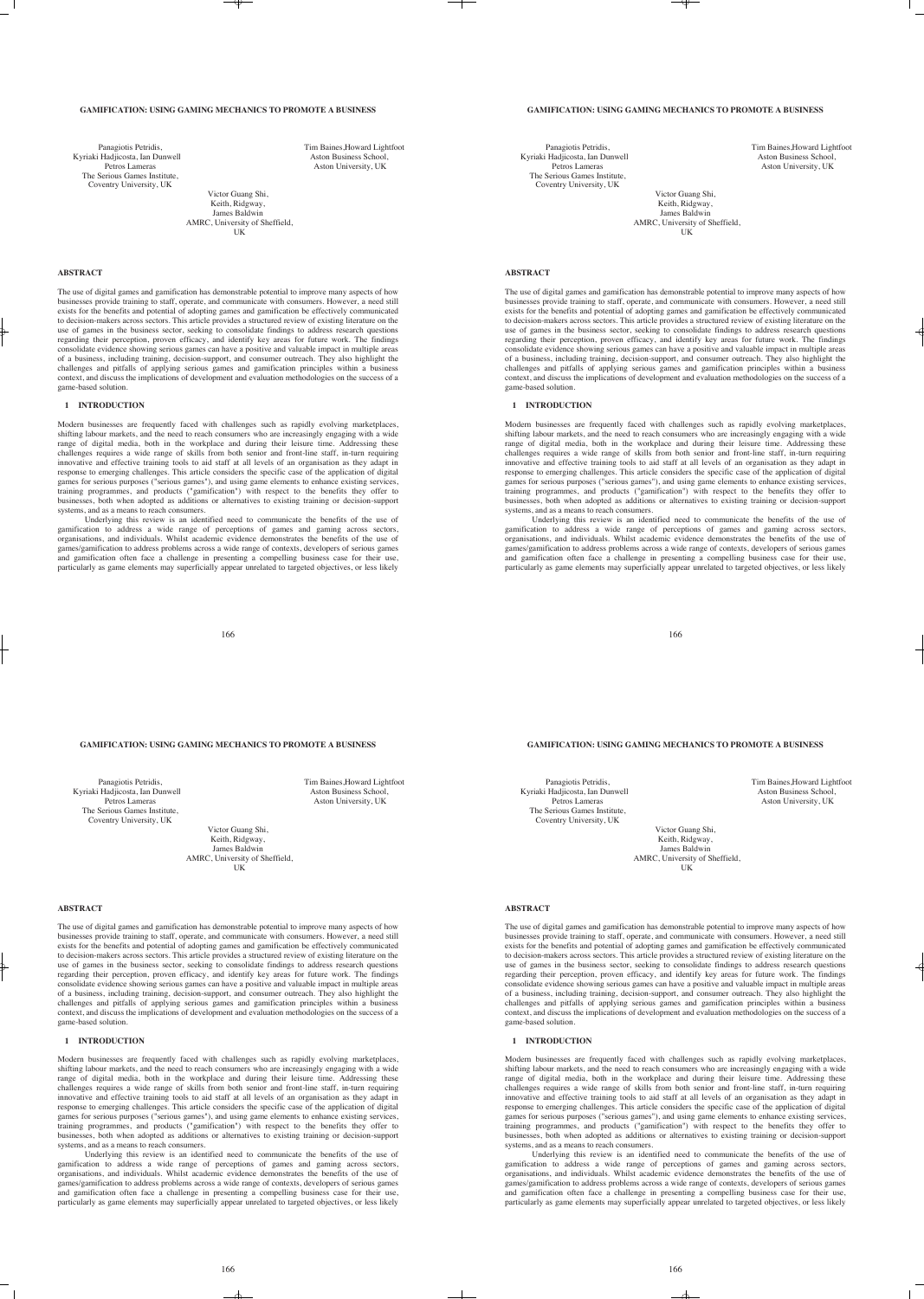to offer return on investment when compared to a lower-cost solution. This perception is rapidly changing, in part due to the success of a wide range of games deployed in business contexts, and also due to the emergence of development tools and game engines which increasingly allow immersive, engaging, and visual content to be created with significantly lower production costs.

As highlighted by this article, many businesses have already noted the impact of games in these sectors, and explored their use. In the next section the authors are presenting the definition of gamification. Section 3 focuses on the benefits of gamification for the business sector, section 4 focusses on the inhibitors to successful exploitation of Gamification and section 5 concludes the paper.

## **2 BACKGROUND**

Gamification is defined as the process of using game thinking and game mechanics to solve problems and engage players. (Horizon Report, 2013). It essentially describes the integration of game dynamics, service, community, content or campaign in order to drive participation to all manner of productive activities. The basic different between actual games and gamification is that the former is an actual *product* that is consisted of gamified activities whilst the latter entails a *process* that may exist within or without the necessity of a game and its subsequent environment.

Today the use of game elements, design and mechanics is incorporated in many aspects of our lives such as education, work, entertainment, communication and exercise. Many researchers have studied the benefits of participating in games in peoples' lives. For example, Jane McGonical [1] mentions numerous aspects that can be promoted through games. Some examples are: motivation, competitiveness, collaboration, creativity, enjoyment, engagement, satisfaction and innovation. Many researchers (i.e. [2],[3-7]) support her claims and provide evidence that games have the capability of satisfying a range of needs found in [8] hierarchy of needs (e.g., creativity, problem solving, morality, spontaneity, self-esteem, confidence, achievement, respect of others, respect by others, friendship, family).

Gamification offers the introduction of competitive elements. Such elements are typically unexplored or avoided in more conventional pedagogy, for example Goodman suggested competition in a conventional educational setting leads to anxiety and reduced learning enjoyment. Gamification often seeks to add value or additional challenge to mundane activities: success requires either genuine perception of this value, or utilizing the increased challenge to create a "flow" experience that engages the player. Simply adding points to tasks without having a strategy for giving them value is unlikely to lead to meaningful behavioral change or learning outcomes, rather, these points need to be given value either in terms of tangible reward, or capitalize on social elements to stimulate collaboration and/or competition.

| Serious Games                                  | Description                                                                                                                                                                                                            | Paper                                                                                                                                                                             |
|------------------------------------------------|------------------------------------------------------------------------------------------------------------------------------------------------------------------------------------------------------------------------|-----------------------------------------------------------------------------------------------------------------------------------------------------------------------------------|
| Houthoff                                       | The Game: serious game for recruitment purposes,                                                                                                                                                                       |                                                                                                                                                                                   |
| Buruma.                                        | developed by Dutch law firm Houthoff Buruma                                                                                                                                                                            |                                                                                                                                                                                   |
| Novicraft                                      | NoviCraft is a serious game developed by Microsoft<br>for supporting business customers in social excellence,<br>in learning to construct shared understanding together<br>with different people in changing contexts. | http://www.ludocraft.co<br>m/pellaaja/pdf.pdf                                                                                                                                     |
| ALM:<br>Change<br>Adaptation<br>Learning Model | Serious game for testing, validating, and refining plans<br>to enable transformational organizational change.<br>Developed by DecisionPath,                                                                            | R.M. Adler and D.<br>Koehn, "CALM:<br>Complex Adaptive<br>System (CAS)-Based<br>Decision Support for<br><b>Enabling Organizational</b><br>Change", Intl.<br>Conference on Complex |

The table below gives examples of successful introduction of gamification in business context.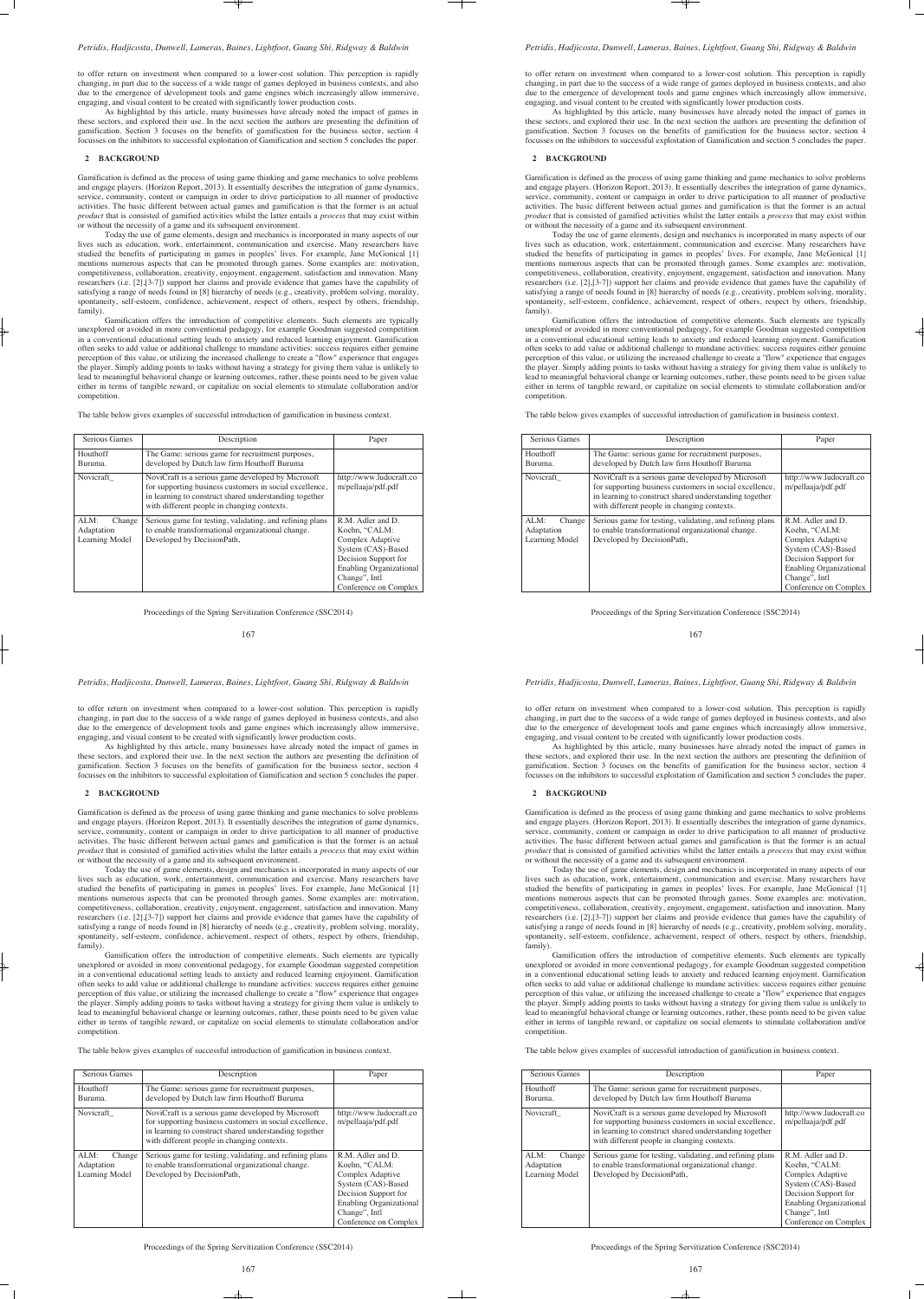|                                                   |                                                                                                                                                                                                                                                                                                                                                                          | Systems (ICCS 2007),<br>Oct 28- Nov 1, 2007                                                                                                  |
|---------------------------------------------------|--------------------------------------------------------------------------------------------------------------------------------------------------------------------------------------------------------------------------------------------------------------------------------------------------------------------------------------------------------------------------|----------------------------------------------------------------------------------------------------------------------------------------------|
| Agnitio<br>Addo<br>Award $(A^3)$                  | Accenture - a technology, outsourcing and<br>management consulting company - started a<br>gamification programme aiming to promote the<br>communication and collaboration of more than<br>250,000 personnel around the world employed by the<br>company. The programme was named Addo Agnitio<br>Award $(A^3)$ and used a rewarding system to achieve its<br>objectives. | Leeson, C. (2013)<br>'Driving KM Behaviors<br>and Adoption through<br>Gamification'. KM<br>World 22 (4), 10-20                               |
| Seattle-based<br>Slalom<br><b>Consulting Game</b> | Seattle game consulting created a mobile phone app<br>game in order to increase the communication between<br>employees. The Game was played by almost 1800<br>(over 90% participation) employees of the company.<br>The game included a leaderboards and achievements<br>system                                                                                          | Korolov, M. (2012)<br>'Enterprise'. Network<br>World 29 (15), 30-36                                                                          |
| Going Social                                      | Bunchball Bluewold uses gamification tools in order to<br>increase the social interaction between their<br>employees. The Going Social allows the employees to<br>earn points for building and maintaining their profile,<br>sharing Bluewolf content into social media sites such<br>as Facebook, twitter, LinkedIn and posting on internal<br>boards.                  | Bannan, K. J. (2012)<br>'Bluewolf Uses<br><b>Employee Gamification</b><br>to Increase Social<br>Sharing'. <i>B</i> to <i>B</i> 97 (6),<br>11 |
| Nike+                                             | Nike build a system that allows it customer base to<br>track, share and compare exercise results while they<br>earn achievements points. Currently 11 million people<br>are using their system                                                                                                                                                                           | http://itechthereforeiam.<br>com/2013/08/gamificati<br>on-to-nike-starbucks-<br>us-army-and-yes-emc/                                         |
| <b>U.S Army</b>                                   | U.S army is currently using serious games in order to<br>train their forces and improve their recruitment.<br>Through the creation of the America's Army Game,<br>they have improved their recruitment process.<br>Currently 11 million people are playing their game.                                                                                                   | Wray, R., J.E. Laird, A.<br>Nuxoll, D. Stokes, and<br>A. Kerfoot, San Jose,<br>CA.                                                           |
| Starbucks Mobile<br>app                           | Starbucks Mobile app rewards their loyalty customers<br>through the usage of an achievement system. Every<br>time their customer completes an achievement they<br>have receive special offers from the company.<br>Currently over 6 millions customers are using their<br>app.                                                                                           | http://itechthereforeiam.<br>com/2013/08/gamificati<br>on-to-nike-starbucks-<br>us-army-and-yes-emc/                                         |

# **3 BENEFITS OF GAMIFICATION**

Reeves and Read [9] argue that gamification can help in increasing productivity and job satisfaction by transforming serious work into exciting, engaging and entertaining play. They also believe that gamification can deliver benefits to the individuals who interact with the business and the business itself, by aligning the individuals' interests with the organisational goals. They argue that games have already influenced work, advertising, news and political communication, and that the latest games should be seriously considered and used in reengineering the entire Human-Computer Interface. Matt Davis, director of innovation for the Filene Research Institute, realised what gamification can offer to the sector of financial services and stated [10]: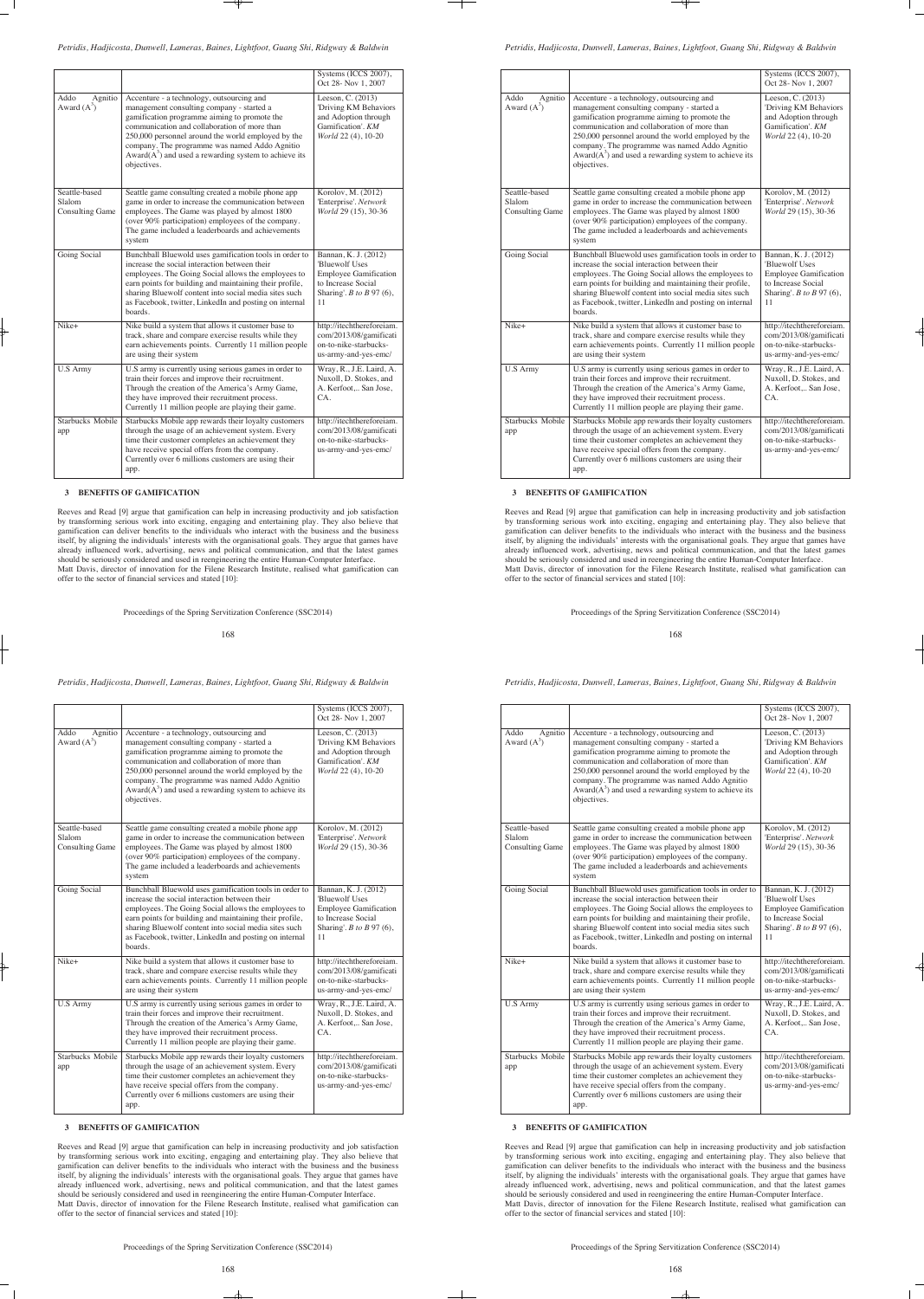"The goal of gamification is to use the dynamics and mechanics associated with games and apply them to real-world experiences…if misaligned incentives, boring experiences, and unmotivated audiences are the enemy of traditional financial services, gamification could be our hero."

Some of the characteristics of games combined with the playful nature of the human species allowed games to become a great part of our lives and progressively invade the industry.

Csikszentmihalyi [11] suggests that rewards of conventional sort are not the only motivations for the human behaviour. By studying people who dedicate a lot of time and energy on activities offering minimal conventional rewards, Csikszentmihalyi (1975) wanted to find a different form of motivation and better understand the human behaviour. During his study he recognised the importance of *"flow"* in keeping someone interested and engaged in a task. Amy et al [12], believes that flow is an important feature of games that helps in shaping someone's behaviour.

Another common characteristic of games is competition, which has been a part of human life since the beginning. Based on Darwin's theory of natural selection, all species, humans included, have always been competing against each other for vital (e.g., food, water, land) or scarce resources in order to survive. Therefore, McDonald, Musson and Smith [13] argued that by having people to compete against each other within a game stimulates the survival instincts that are found in everyone.

Montola et al [14], believes that a practical way of overcoming challenges is play, as activities with no external goals can become pleasant with challenge stimulations, while goal oriented activities become unpleasant with challenge stimulations. Reimer states that many activities are already inherently game-like, and gamification can involve fostering the recognition of this, rather than explicitly attempting to modify the activity [15]. The simple notion of gaming can stimulate interest in certain audiences [16], and it could be argued, based on the author's own subjective experience, that simply referencing pop-culture shows built around teamworking such as *The Apprentice* can have a dramatic impact on students' enthusiasm and attitude in approaching team-based activities.

Rewarding systems, which are part of game mechanics, are also a common feature of games and play a central role. Reeves and Read [9], support that by using rewards that are directly connected and core to the employees tasks and removing the responsibility and control from supervisors, can lead to the decentralisation of a business and allow personnel emphasise their efforts according to their interests. Furthermore, these loose hierarchies will force people to adjust and develop self-organising behaviours that are ideal for them, and therefore, more efficient. These changes can create a democratic environment, where employees will be able to select and execute task that better fit their aims and ambitions. Additionally, well-designed rewarding systems can become a permanent reminder of peoples' contributions to every task. They can also empower the spontaneous formations of teams and alliances between people from anywhere in the business that share common interests and have the same excitement and internal motivation in completing a specific task.

## **4 INHIBITORS TO SUCCESSFUL EXPLOITATION OF GAMIFICATION**

Forecasts show that growth of gamification within the business world will increase exponentially in the following few years. According to Gartner, by 2014 the percentage of Global 2000 organisation that will have at least one gamified application will surpass 70 [17], and by 2015 25 percent of redesigned processes will incorporate some form of gamification. M2 Research estimates that the gamification marker will grow to more than US\$2.8 billion by 2016, from US\$100 million in fall 2012 (Korolov, 2012).

Nevertheless, Gartner estimates that, by 2014, 80% of gamification attempts will fail as a result of poor design. It is, therefore, essential to raise awareness around the limitations, pitfalls and barriers of the gamification process for both the enthusiasts and sceptics who would like to cautiously make their first steps towards gamifying parts of their organisations. Game-based approaches are not universally welcomed, and in this case could be perceived as making a resource less valued as a learning resource. The "strictness" of game rules and level of difficulty are also noted as challenging to effect without leading to usability issues. Given the recognised importance of usefulness and ease-ofuse in technology acceptance [18], these findings suggest gamification must be carefully and selectively applied to avoid a negative outcome. This could be achieved by adaptivity on an individual level, for example giving users the choice between the initial resource and its gamified form, though this assumes users would be able to introspectively select the ideal resource for their learning needs, a

Proceedings of the Spring Servitization Conference (SSC2014)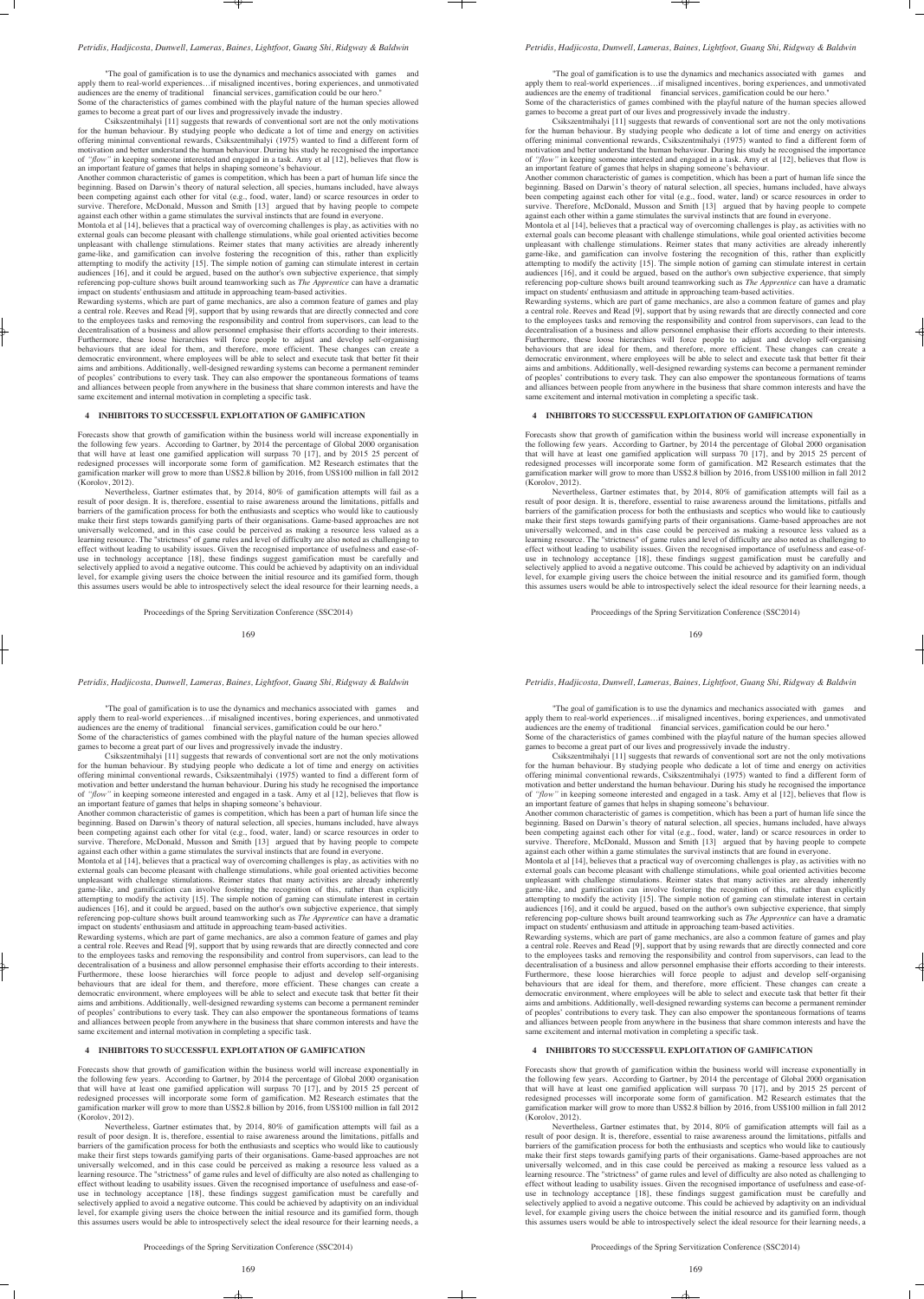theory partly contradicted by a number of studies [19, 20]. A more comprehensive solution, therefore, should seek to understand the learner more fully and provide them with the optimum resource based on this understanding, a task which is the subject of continued research [21]

Korolov [22] mentions a number of mistakes or omissions that could lead a gamification initiative to failure. According to the author, using the wrong rewards or replacing reasonable compensation with virtual rewards can be reasons for failure. Letting a game to become stale is another reason. Following the example of video game companies, businesses should keep updating their games, release expansion packs and develop new games in order to maintain their employees' interest and engagement; and target new organisational objectives.

Leeson (2013) and Korolov (2012) argue that taking a simplistic approach and ignoring the importance of game design and behavioural economics can lead to failure. Games must be meaningful to the employees, and points, badges and leader boards are not enough to accommodate the desirable longstanding outcomes.

Montola et. al. [14] and Burke and Hiltbrand [23] call for caution when integrating achievement systems. Even though there are examples with successful utilisation, they bear some yet unrevealed traps due to their youth in the context of gamification. In the case of *Nokia Image Space,* a geo-tagged photo sharing service, achievements did not have a main role. Nevertheless, they aided the participants to navigate and learn the different features of the system's prototype, and stimulated some friendly competition between the users [23]. However, along with the positive effects, the achievement systems triggered undesirable usage patterns leaving the users unconvinced and concerned.

Montola et. al [14] believes that for an achievement system to work, it is important that the users already like and appreciate what they are doing and they just need something further. In such cases, providing loyal users with status symbols connected with something they value brings better results. However, if those achievements gain a negative connotation (e.g., wasting time, nonproductive, just entertainment), the opposite results can occur with the users stop using the system, information getting ignored [23] and productivity declining. Another result of using a poorly designed achievement systems is the confusion about progress they can be caused amongst users. Based on [23]experience, immediate and explicit feedback is critical in order to avoid such confusion. They highlight that the users have to be "notified immediate when they gain an achievement, to remind them of the existence of the achievements, to reward them on the spot, and to arouse their curiosity towards achievements."

One of the greatest barriers when implementing gamification is the culture within the organisation and the way serious work is seen by the management. The use of words or phrases that include the word *"game"*, like *"Serious Games"* or *"Gamification"*, are a headache for the members of management who believe that work should be grim and unpleasant and not enjoyable in order to be serious. James Gardner, chief strategy officer at Spigit, recommends the use of the phrase "psychological dynamics" when talking to the management team(Korilov, 2012). Leeson [17] provides some guidelines and draws attention to areas that require greater consideration throughout the gamification programme. Having the programme's objectives always is mind during design, development and implementation is one of the key success factors. Focusing on the behaviours the employees must embrace and not the activities indicating those behaviours is another. If the opposite happens, staff members will end up doing things that are not necessary and are not helping towards achieving the programme's objectives.

Making the system available to as many employees as possible, and consequently, recognising and rewarding the efforts of as many staff members as possible can also assist in its success. However, being aware that the possibilities of having people taking advantage of the system, cheating and using it in a way that is was not intended increase is important [17]. Even though the supporters of gamification can list numerous positive effects of serious games in the business world, they still acknowledged that it is not panacea and can bring negative or even the opposite of the intended effects if not used carefully. Although it is not a trend and it is here to stay, it is not a silver bullet for all the problems in the industry [17]. Being able to capture, store, retrieve and correctly interpret data is also very important [17], especially in cases where people's efforts need to be recognised and rewarded, and where the systems are used for monitoring and presenting progress and performance, and providing feedback.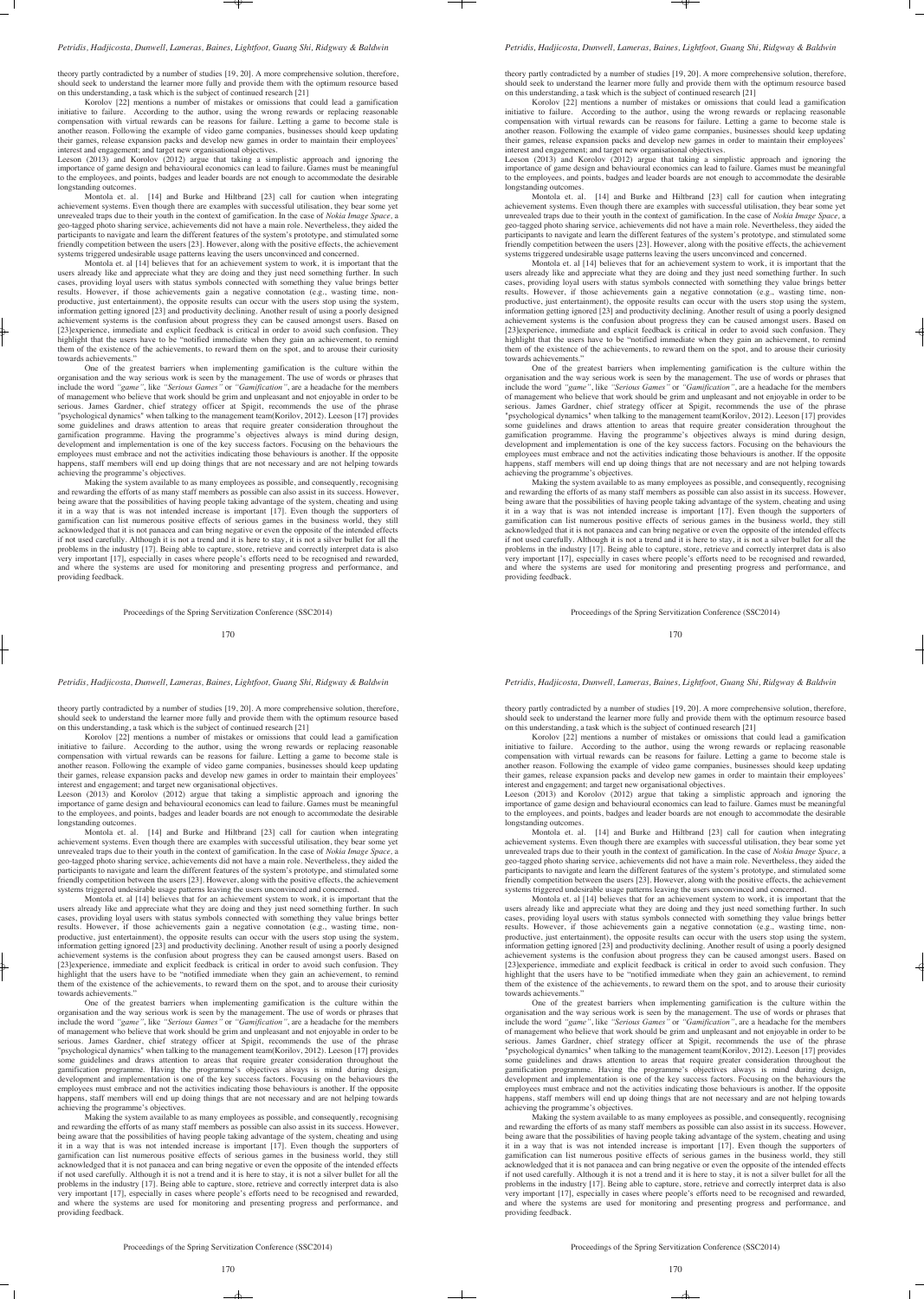## *Petridis, Hadjicosta, Dunwell, Lameras, Baines, Lightfoot, Guang Shi, Ridgway & Baldwin*

Burke and Hiltbrand (2011), warn that once gamification in applied and users are accustomed to perform learned behaviours only when participating in the game, those behaviours can be lost when play stops. Therefore, it is suggested that play continues in order to motivate users perform those behaviours.

#### **5 CONCLUSION**

This article has presented the benefits and limitations of gamification for business context. The findings, highlighted in their relevant sections, show demonstrable benefits from using game-based approaches in a diverse range of application areas, ranging from training to customer engagement. Whilst these benefits in turn have contributed to increased uptake of game-based approaches, serious game developers need to be aware of the need for solutions to provide demonstrable return on investment and solutions to business needs. The increasing evidence base is already challenging perceptions that work cannot be "fun", and the use of games and gamification principles has demonstrable potential to improve the efficacy of training programmes, increase productivity, and even reach out to a global community of volunteers willing to contribute their time to gamified problem-solving.

#### **ACKNOWLEDGEMENTS**

This work was supported by EPSRC Grants Ref EP/K014064/1, EP/K014072/1, EP/K014080/1 'Transforming the adoption of Product -Service Systems through innovations in applied gaming technology'; a joint project with Aston Business School, the Advanced Manufacturing Research Centre, University of Sheffield and the Serious Games Institute, Coventry University.

#### **REFERENCES**

- McGonigal, J., *Reality is Broken: Why Games make Us Better and how they can Change the World*. 2011, New York,: The Penguin Press.
- Gee, J.P., *What video games have to teach us about learning and literacy.* . 2003: New York: Palgrave Macmillan.
- Zhang, P., *Motivational Affordances: Reasons for ICT Design and use.* Communications of the ACM, 2008. **51**(11): p. 145-147.
- von Ahn, L.a.D., L.,, *Designing Games with a Purpose.* Communications of the ACM, 2008. **51**(8): p.58-67.
- Sánchez, J., and Olivares, R.. *Problem Solving and Collaboration using Mobile Serious Games'.* Computers & Education 2011. **57**(3): p. 1943-1952.
- Lameras, P., Petridis,P., Dunwell,I., Hendrix,M., Arnab,S., de Freitas,S., Stewart,C. (2013). , *Gamebased Approach for Raising Awareness on Sustainability Issues in Public Spaces.* , in *The Spring Servitization Conference: Servitization in the multi-organisation enterprise,* 2013: Aston Business School Birmingham, UK.
- Uren, V., Brewster, C., , *Linked Data Flows in Multi-player Games for Servitization,*, in *Spring Servitization Conference* 2013: Aston Business School, UK. .
- Maslow, A.H., *Motivation and Personality*. 1954, New York,: Harper and Row.
- Reeves, B., and Read, J. L.,, *Total Engagement: Using Games and Virtual Worlds to Change the Way People Work and Businesses Compete*. 2009, MA: Boston,: Harvard Business School Publishing.
- Anon, *Gamification' is Finding a Place in the Business World.* Credit Union Magazine, 2012. **78**(11): p. 10-11.
- Csikszentmihalyi, M., *Beyond Boredom and Anxiety: Enjoyment and Intrinsic Motivation*. 1975, London (United Kingdom): Jossey-Bass Inc.
- Amy, A.J. *Putting the Fun in Functional Applying Game Mechanics to Functional Software*. 2008 June 11 2013,]; Available from: http://www.slideshare.net/amyjokim/putting-the-fun-infunctiona.